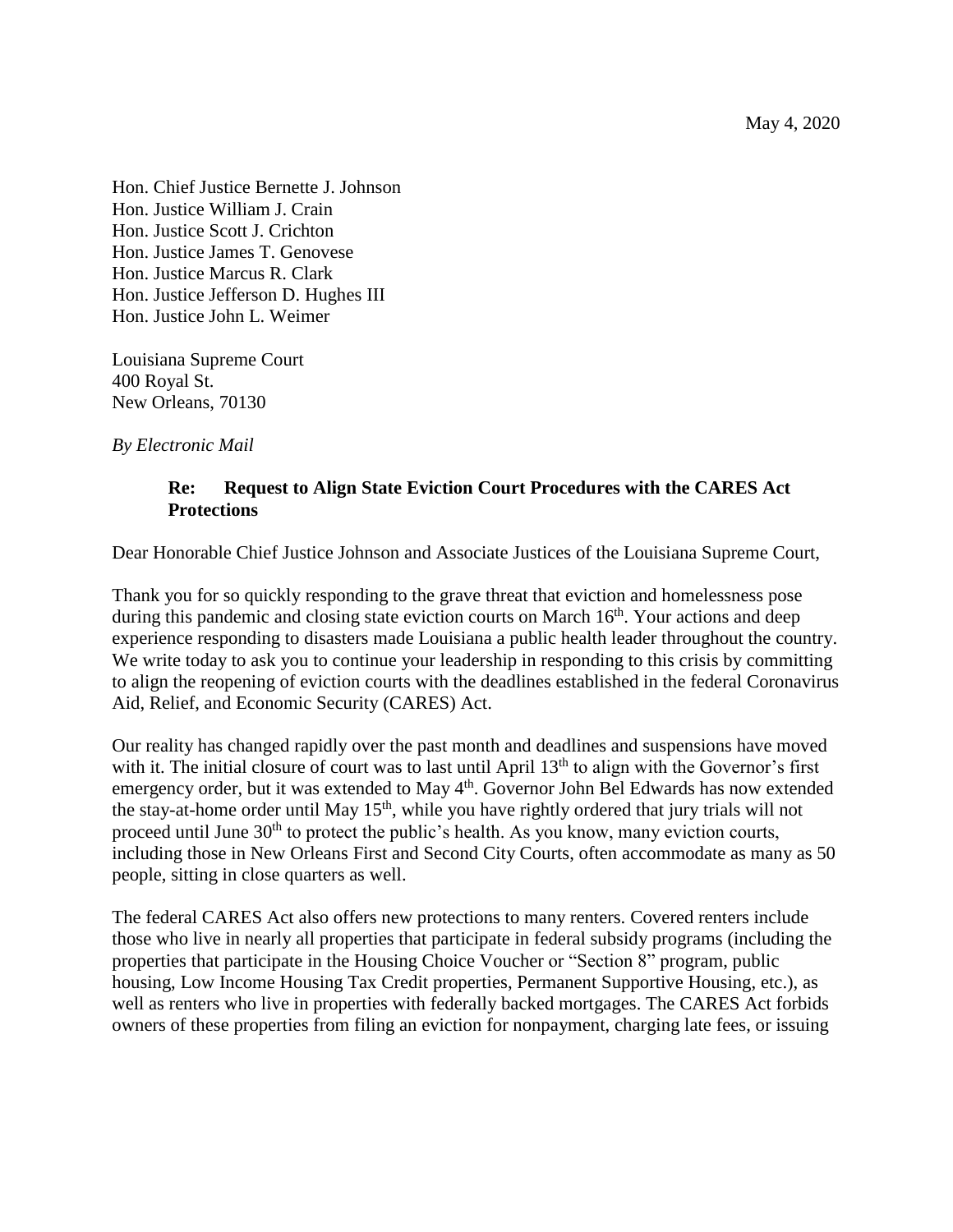a notice to vacate for any reason until July  $25<sup>th</sup>$ . It also requires all notices to vacate to provide 30 days before filing for eviction, which effectively prohibits eviction filings until August  $24^{\text{th}}$ .

For so many of our residents who have lost income and jobs and who were late on April or May rent, these protections are absolutely necessary to create some certainty and breathing room to apply for assistance and put a plan together to begin catching up on essential bills. This is especially true given that the early phases of reopening our state may still leave out many of the service and hospitality workers who are the backbone of our economy. Even if hotels, restaurants, and bars were to be fully staffed this summer, we would be reopening at precisely the slowest part of the season. Workers will have missed the most lucrative part of their year and will continue to struggle to catch up on back rent.

If courts were to reopen before the August  $24<sup>th</sup>$  date stipulated in the CARES Act, eviction cases before First and Second City Courts in New Orleans and other Justice of the Peace and city courts throughout the state will disproportionately come from CARES Act-covered properties. Preliminary data from an Eviction Court Monitoring Project in New Orleans show that over 12 days of monitoring in the fall of 2019, the largest volume of cases came from six apartment complexes, all of which were covered by the CARES Act. 2

It is difficult to project the exact number of properties covered by the CARES Act, however, estimates based on federal databases suggest that at the very least, the majority of New Orleanians who rent and one-third of renters throughout the state are covered.<sup>3,4</sup> The real share is likely to be significantly higher because the estimates don't include rentals in single-family homes, doubles, triples, or quads with federally backed mortgages and those smaller scale rental buildings make up the largest share of our rental market throughout the state. Additionally, the estimates to not account for the fact that the Act covers "any property that participates in"

 $\overline{a}$ 

<sup>1</sup> Coronavirus Aid, Relief, and Economic Security (CARES) Act, §4024 Temporary Moratorium on Eviction Filings, page 574-578.

<sup>&</sup>lt;sup>2</sup> Jane Place Neighborhood Sustainbility Initiative's Eviction Court Monitoring Project found the largest volume of eviction cases from Bienville Basin, Harmony Oaks, and Columbia Parc (all covered because of their status as public housing developments or participation in the Low Income Housing Tax Credit program) and Laguna Creek, Lagune Reserve, and Laguna Run (all covered because of their Fannie Mae-owned multifamily mortgages). <sup>3</sup> Federal databases for Fannie Mae, Freddie Mac, Low Income Housing Tax Credits, HUD Multifamily Loans, HUD Public Housing, and USDA loans suggest that roughly 25,000 units in multifamily buildings in New Orleans and 157,000 units statewide are covered by CARES Act protections. New Orleans also has 18,049 Housing Choice Vouchers, while the state has 55,920 vouchers, though some portion of them are being used in buildings already covered by their funding stream (LIHTC) or mortgage status. National estimates suggest that 12.9% of Housing Choice Vouchers are used in LIHTC buildings (see second footnote). LIHTC buildings make up slightly more than half of the 25,000 covered multifamily units in New Orleans and 27% of the 157,000 covered multifamily units in the state. Therefore, a conservative estimate would expect 25% of HCVs in New Orleans and 47% across the state to be used in already covered properties, or 4,485 vouchers in New Orleans and 26,316 statewide. That leaves 13,564 and 29,604 HCVs not accounted for in the city and state, respectively. Taken together, these estimated 38,092 covered units in New Orleans are 48% of the 80,122 total renter-occupied units reported by the 2018 American Community Survey, 1 year estimates. Statwide, the estimated 186,257 covered units are 31% of the total 599,696 renter-occupied uits reported for 2018.

<sup>4</sup> Climaco, Carissa, Meryl Finkel, Bulbul, Kaul, Ken Lam, Chris Roger. 2009. "Updating the Low-Income Housing Tax Credit (LIHTC) Database: Projects Placed in Service Through 2006." Washington, DC: US Department of Housing and Urban Development, Office of Policy Development and Research.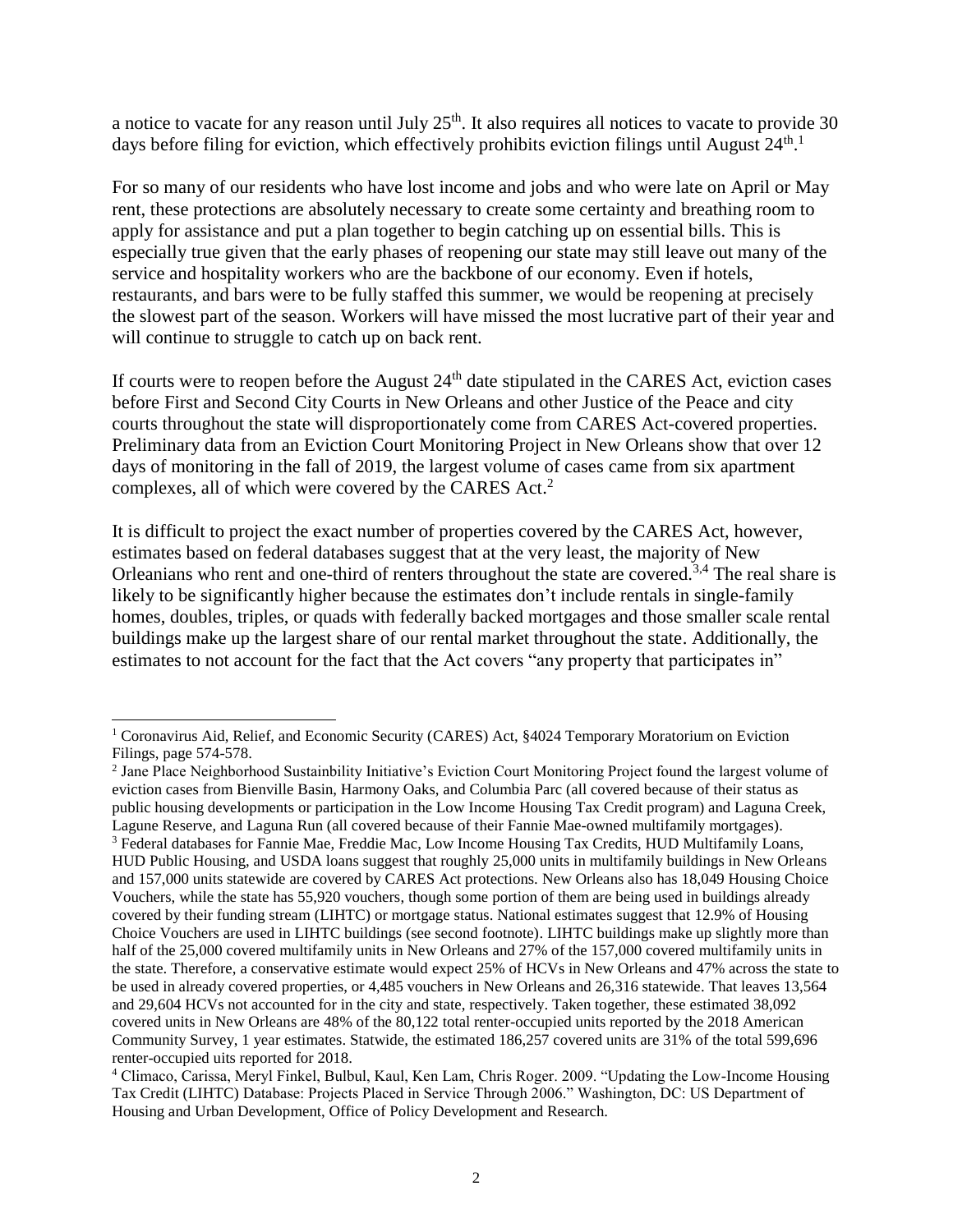programs like the Housing Choice Voucher Program ("Sec. 8"), suggesting that all units in a property that accepts vouchers are covered even if they are not all directly subsidized.<sup>5</sup>

Though it covers so many people, the Act will be incredibly difficult to enforce or educate the public about without ensuring protections are universal. That's because it is virtually impossible for a renter to look up their landlord's mortgage to see if it is owned by Fannie Mae or Freddie Mac, or otherwise federally-backed. While this data is publicly available for larger multifamily buildings it is still hidden in databases that are largely unknown to anyone but affordable housing practitioners and advocates. For renters who live in smaller buildings, the information is entirely unavailable because looking it up requires the last four digits of the property owners' social security number.

Most renters won't know these protections exist and the Courts will need to do individual research on each property where an eviction is filed to ensure that the property is not federally subsidized or subject to a federally-backed mortgage. In the alternative, courts will need to require landlords to provide documentation or certification that they are not covered by the CARES Act and potentially provide attorneys for all tenants to ensure the protections are being honored. This will create an enormous administrative burden for the courts until the CARES Act protections expire.

With Louisiana's economy recently ranked as the number one most exposed to fallout from the coronavirus, we desperately need a uniform policy that will provide some clarity and certainty to renters and landlords.<sup>6</sup> Though the federal government's COVID-19 response has been inconsistent, we have the ability step up at the state level and provide the protections our community needs.

Therefore we ask you to continue your leadership in responding to this crisis and simplify this process by extending the CARES Act protections to all residents through a closure of eviction courts until August  $24^{\text{th}}$ .

Thank you in advance for your review of this request and please let us know if you have any questions. Please direct any questions to Maxwell Ciardullo at (504) 708-8172 or mciardullo@lafairhousing.org. We look forward to hearing your decision soon given the rapidly escalating nature of the crisis.

Sincerely,

l

504HealthNet Acadiana Legal Services American Civil Liberties Union of Louisiana Broad Community Connections, New Orleans Central Louisiana Interfaith

<sup>5</sup> CARES Act, pg. 575

<sup>6</sup> McCann, Andrew. "State Economies Most Exposed to Coronavirus." WalletHub, wallethub.com/edu/stateeconomies-most-exposed-to-coronavirus/72631/. Accessed 31 March 2020.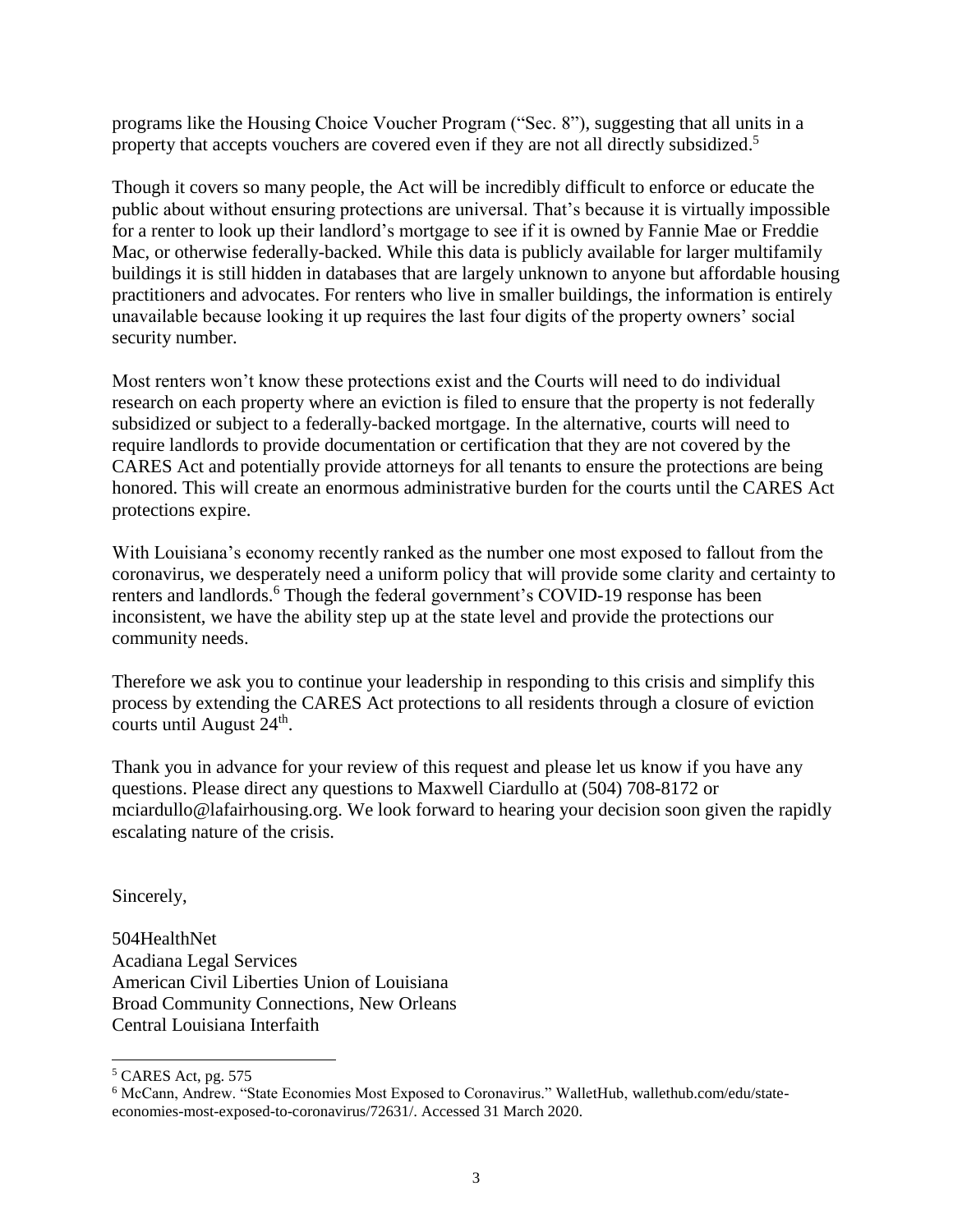Crescent City Community Land Trust, New Orleans D.A.R.T (Domestic Abuse Resistance Team), Ruston Delta Interfaith Disability Rights Louisiana European Dissent, New Orleans Family Violence Program of St. Bernard Greater New Orleans Caring Collective Greater New Orleans Housing Alliance Greater New Orleans Louis A. Martinet Legal Society Housing First Alliance of the Capital Area HousingNOLA Institute for Indian Development Institute of Women and Ethnic Studies, New Orleans Inter-Tribal Council of Louisiana Iris Domestic Violence Center, Baton Rouge Jane Place Neighborhood Sustainability Initiative, New Orleans Jewish Voice for Peace—New Orleans Justice and Accountability Center of Louisiana Lang Law LLC Lift Louisiana Louisiana Budget Project Louisiana Center for Children's Rights Louisiana Coalition Against Domestic Violence Louisiana Fair Housing Action Center Louisiana Partnership for Children and Families Louisiana Public Health Institute Lower 9th Ward Homeownership Association, New Orleans Mid City Redeveloment Alliance, Baton Rouge Music and Culture Coalition of New Orleans Musicians' Council on Fair Wages, New Orleans New Orleans Democratic Socialists of America New Orleans Family Justice Center New Orleans Renters Rights Assembly North Louisiana Interfaith Operation Restoration Orleans Public Defenders Power Coalition for Equity and Justice Puentes New Orleans PUNCTUATE, a project of Shana griffin, New Orleans Ride New Orleans Safe Harbor, Mandeville Southeast Louisiana Legal Services Southern Poverty Law Center Step Up Louisiana The Hub: urban ministries, Shreveport Together Baton Rouge